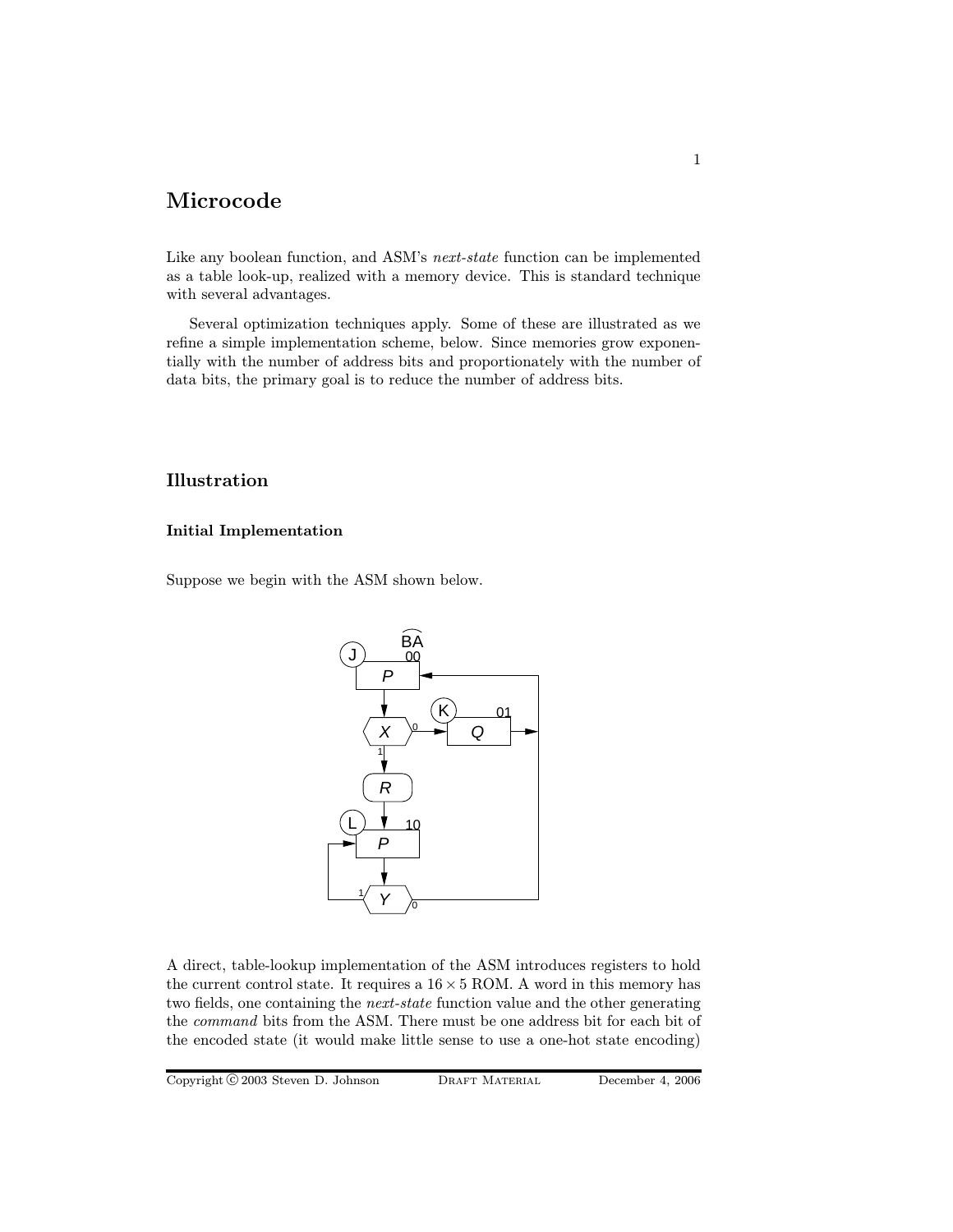and one for each status bit.



One-fourth of the memory is unused since there are only three states.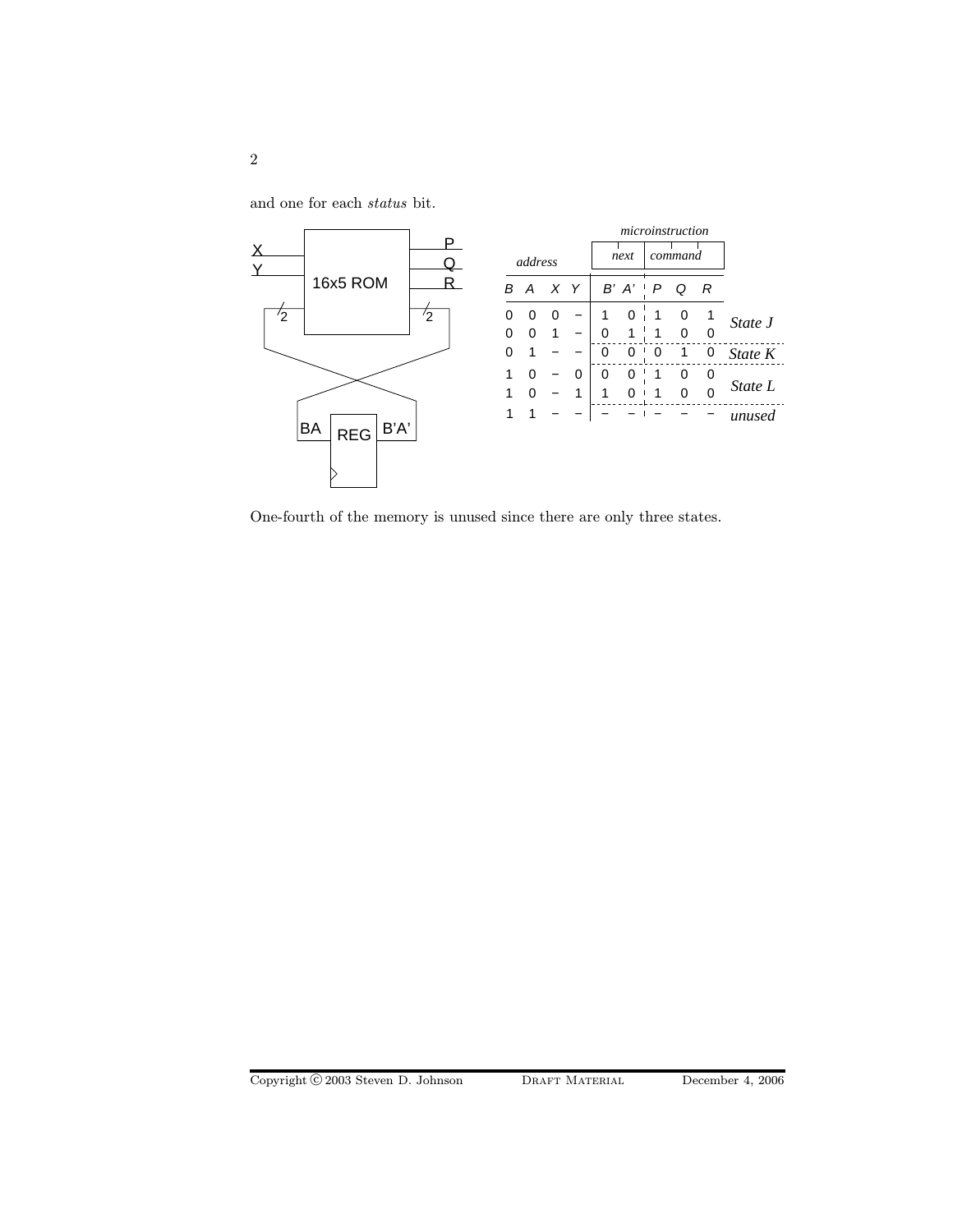#### Encoded tests

With a bit of external hardware, we can reduce the memory size by half (in this case). A selector is added to choose which of the test inputs,  $X$  or  $Y$ , is in effect for a given state. This refinement is valid because the ASM has at most one decision block in each state. A similar optimization would apply in more general cases by more selectors, as dictated by the most complex branch in the ASM.



An alternative is to restrict our ASMs to have at most have at most one decision branch per state. The choice depends on several factors, and whether the goal is to do custom design or develop supporting tools.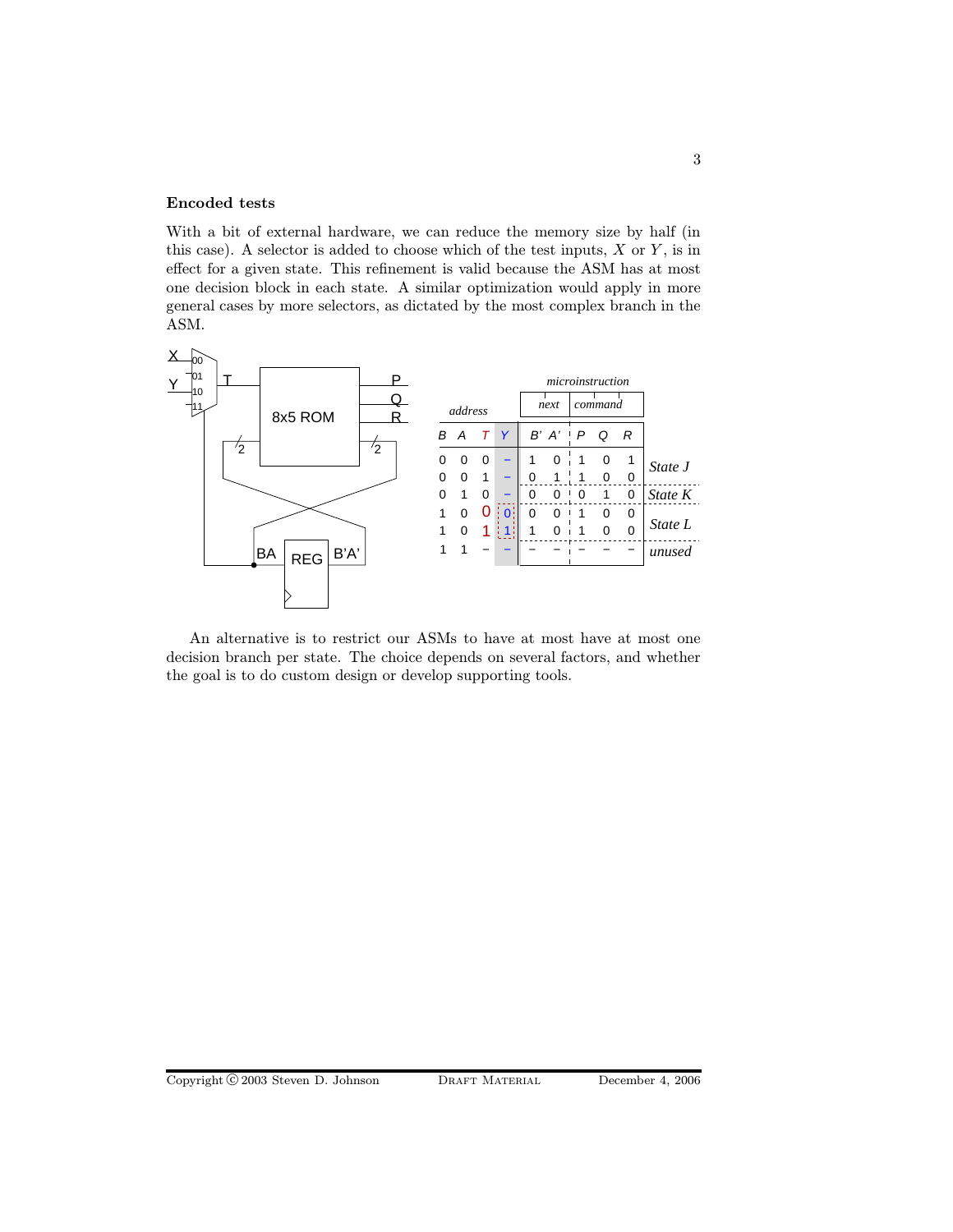#### Test selection

Instead of using the current-state value (BA) for selecting a condition to test, we gain some generality by adding a test selection bit to the command word. At the expense of a slightly larger ROM, we get a more orthogonal separation of control flow—the business of the controller—and architcture status.



The real price of this "orthogonality" is to restrict the form of the ASM; we are exchanging expressiveness for regularity in the implementation.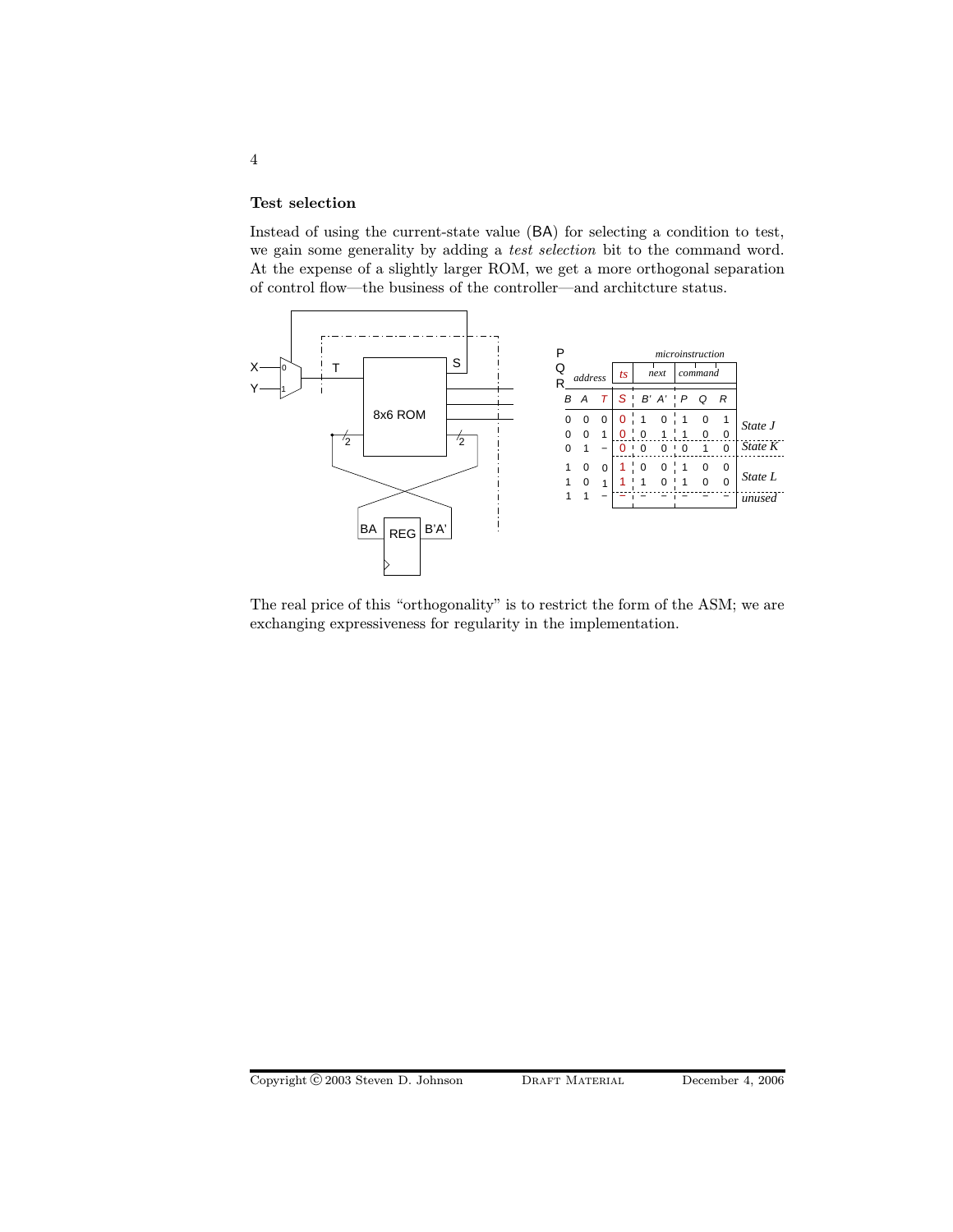#### Jump codes

If you look at the ROM above, redundancy in the control outputs, P, Q, and R begins to be apparent. It requires two words to represent each state in the ASM. If we could merge these two words into one, we could again halve the size of the ROM.

The idea is to put both the alternative next-state values in a single word and externalize the selection.



This merging results in a conflict in the conditional output, R. One way to handle this problem is to externalize the selection of conditional outputs, but we shall not pursue that avenue.

An alternative solution is, simply, to eliminate conditional outputs. This is a big sacrifice in expressiveness, but not necessarily in functionality. Usually, it is possible to write down an equivalent ASM, or one that is adequate if we make adjustments to the architecture. The modified ASM, below, is pretty close in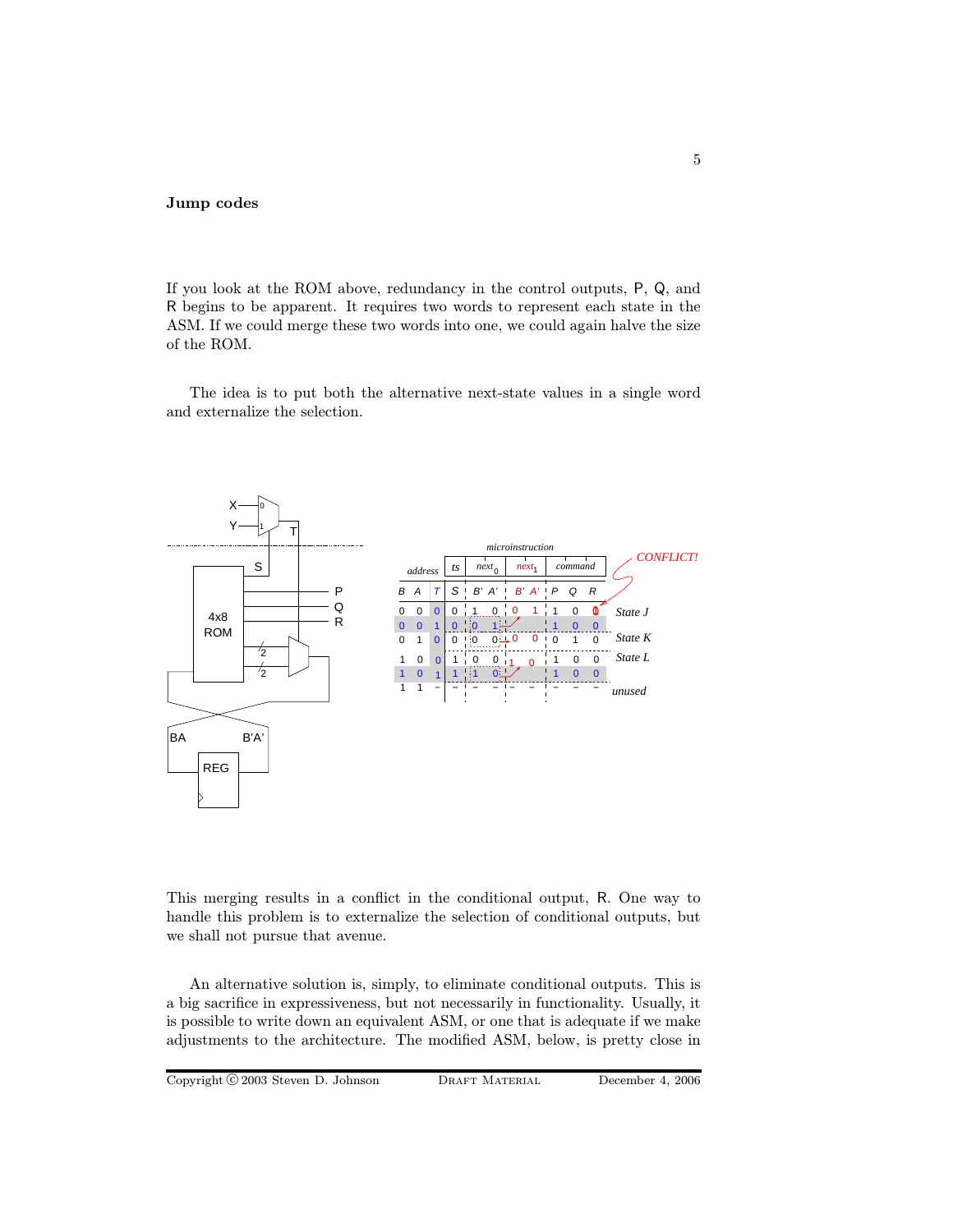behavior to the initial ASM.



Fortunately, we have a spare encoding to assign to the newly introduced state, M.



Now we end up with a  $4\times 8$  microcode memory:

6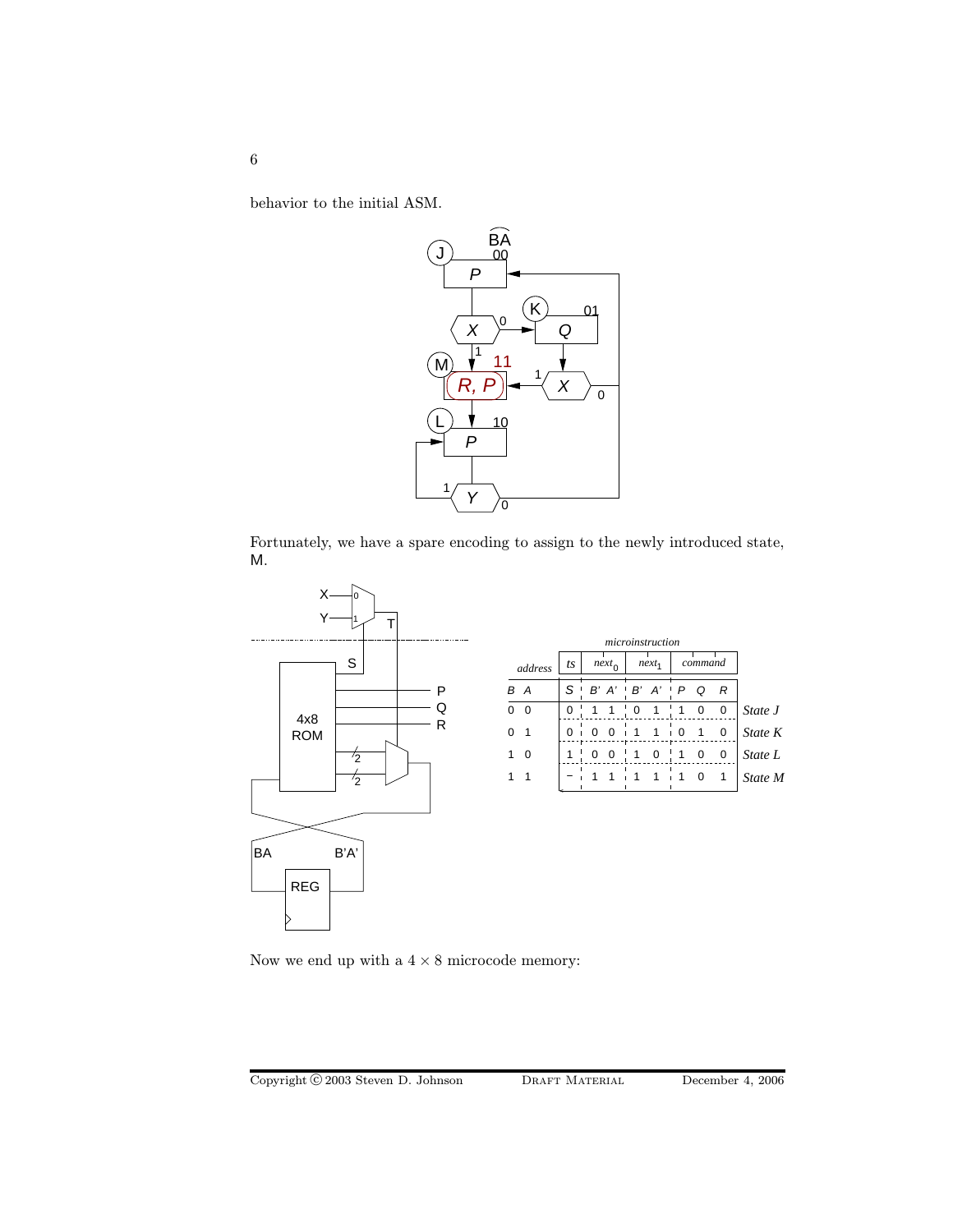Jump Bits

For an ASM with a large number of states, storing two alternative next-state values is costly. The restrictions imposed on ASMs—single test, no conditional outputs—leave us with just two kinds of state transitions,



Since we have made these restrictions, perhaps there is a way to exploit them further. The refinement below reflects that fact that in such restricted ASMs, one can assign state encodings in such a way that, in most cases, one of the alternatives is the the incremented current-state value. An incrementer is added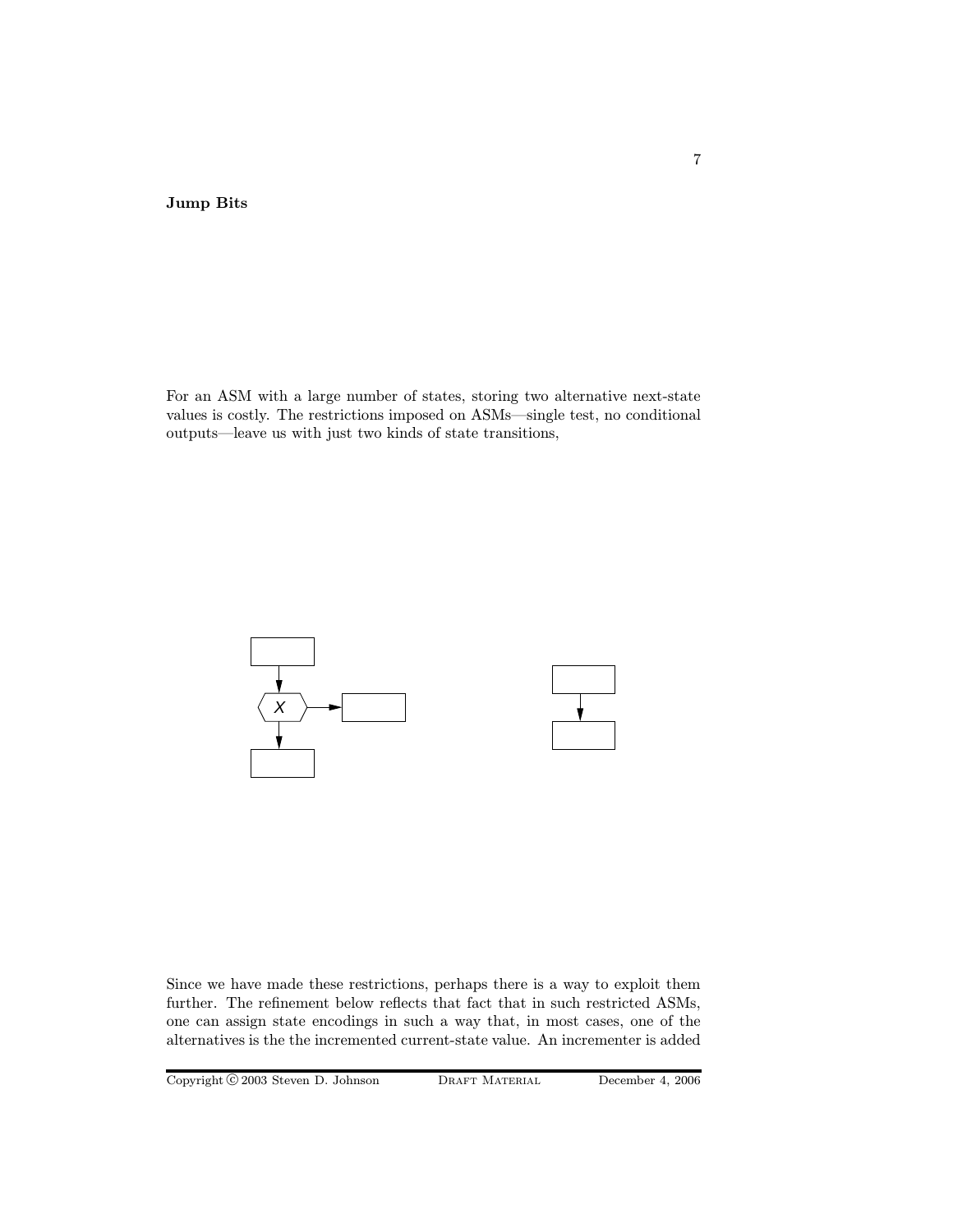to the sequencer to compute the next-state value accordingly.



This implementation tactic opens the way for a more linear form of specification, looking something like sequential code. For our running illustration we need an additional test selection bits to enable us to reverse the sense of a test and provide a unconditional branch capability.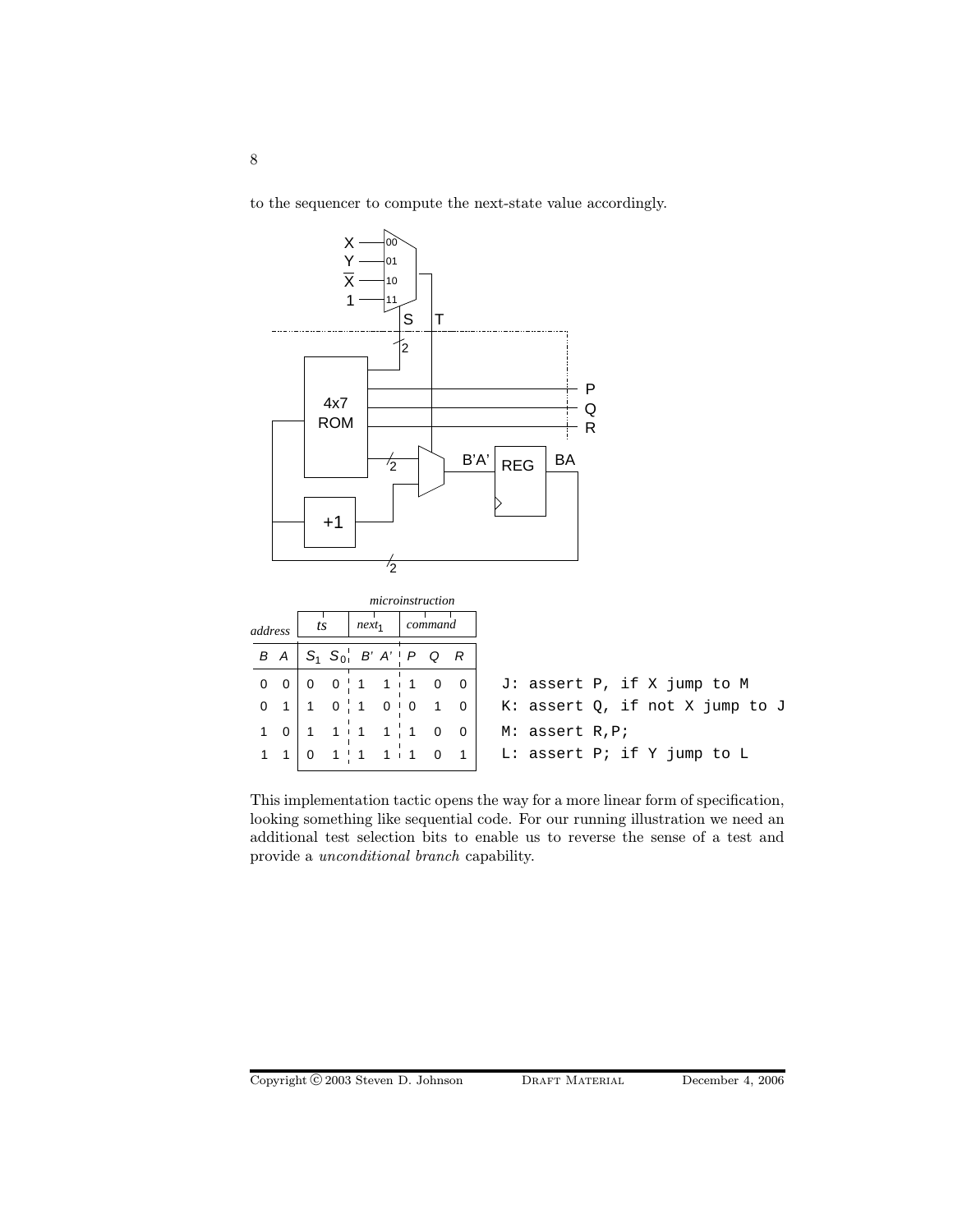#### The AM2910 microcode sequencer

Fig. 1 shows the architecture of the AM2910 microcode sequencer and the Logic Engine's generic implementation environment. The 2910 provides four sources for microinstruction addressing:

- 1. Direct addressing from an external source
- 2. Initialized addressing using an internal register
- 3. A The micro-PC, and internal counter
- 4. A five-deep stack

The generic sequencing architecture contains a *micro-pipeline* register which holds the current micro-instruction. It holds both the next-state value for microcontrol and the current commands presented to the design architecture. This register cleans up the asychronous and glitchy outputs from the micro-control memory.

The Logic Engine used a static RAM memory to hold the microcode, rather than a ROM. A micro-instruction contains three fields.

- The *sequencing operation* specifying how the next-instruction is to be addressed. The sequencing operation contains
	- A four-bit operation code, OP.
	- A four-bit condition code, X containing
		- ∗ CIN (active high), which increments the 2910's internal µPC.
		- ∗ CCEN (active low), enables testing of the design architecture's test signal, T.
		- ∗ CC.INV (active high), complements the truth value of the design architecture's test signal.
		- ∗ CC.FAIL overrides the design architecture's test signal, forcing the condition code to fail.
	- A 12-bit direct address, D, for the next microinstruction.
- A command word of up to 64 bits (the word capacity of the Logic Engine's control store). The command word typically has two fields,
	- A test index used to select a status condition from the architecture
	- A command presented to the architecture.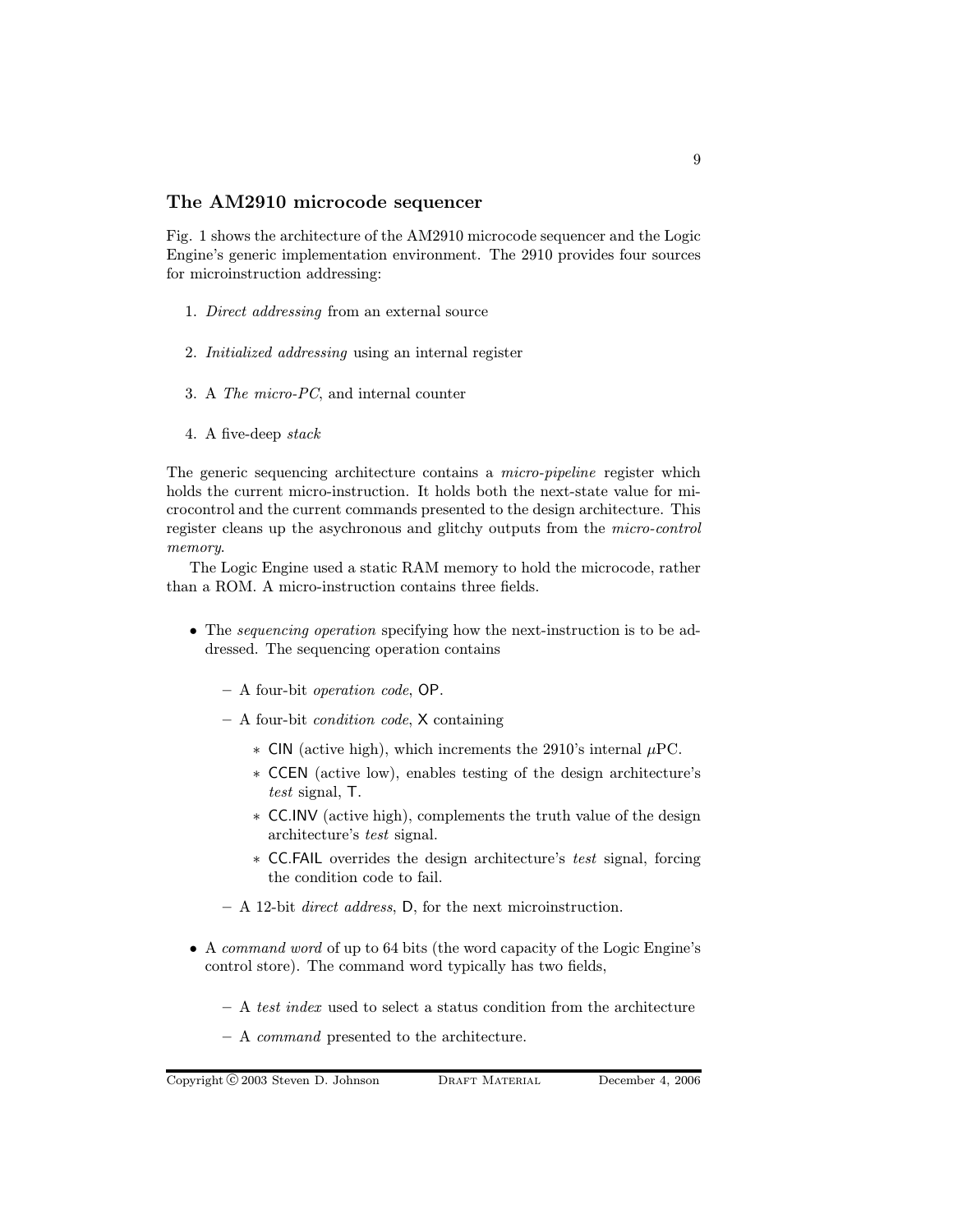The 4-bit OP specifies one of the sixteen AM2910 instructions:

| code | ОP          | meaning                                                         |
|------|-------------|-----------------------------------------------------------------|
| 0000 | JZ          | Jump to location 0, clear the stack                             |
| 0001 | CJS         | Conditional jump to subroutine at location $\mu$ PC             |
| 0010 | JMAP        | Jump to the map address, provided externally                    |
| 0011 | CJP         | Conditional jump to location $\mu$ PC                           |
| 0100 | PUSH        | Push with conditional load of $\mu$ PC                          |
| 0101 | <b>JSRP</b> | Subroutine jump to R or $\mu$ PC                                |
| 0110 | <b>CJV</b>  | Conditional jump to the externally provided vector address      |
| 0111 | JRP         | Jump to R or $\mu$ PC                                           |
| 1000 | RFCT        | Repeat loop at R if $R \neq 0$ and decrement R                  |
| 1001 | <b>RPCT</b> | Jump to $\mu$ PC if R $\neq$ 0                                  |
| 1010 | CRTN        | Conditional return from subroutine.                             |
| 1011 | LDCT        | Load $\mu$ PC and continue                                      |
| 1100 | CJPP        | Conditional jump to $\mu$ PC and stack pop                      |
| 1101 | L00P        | Conditionally jump to stack-top and pop the stack               |
| 1110 | CONT        | Continue                                                        |
| 1111 | TWB         | Three-way branch to stack-top (CC true), D with stack-pop (CC   |
|      |             | false), or with stack-pop (CC false), or $\mu$ PC (CC.EN false) |

Logic Engine Assembly Language